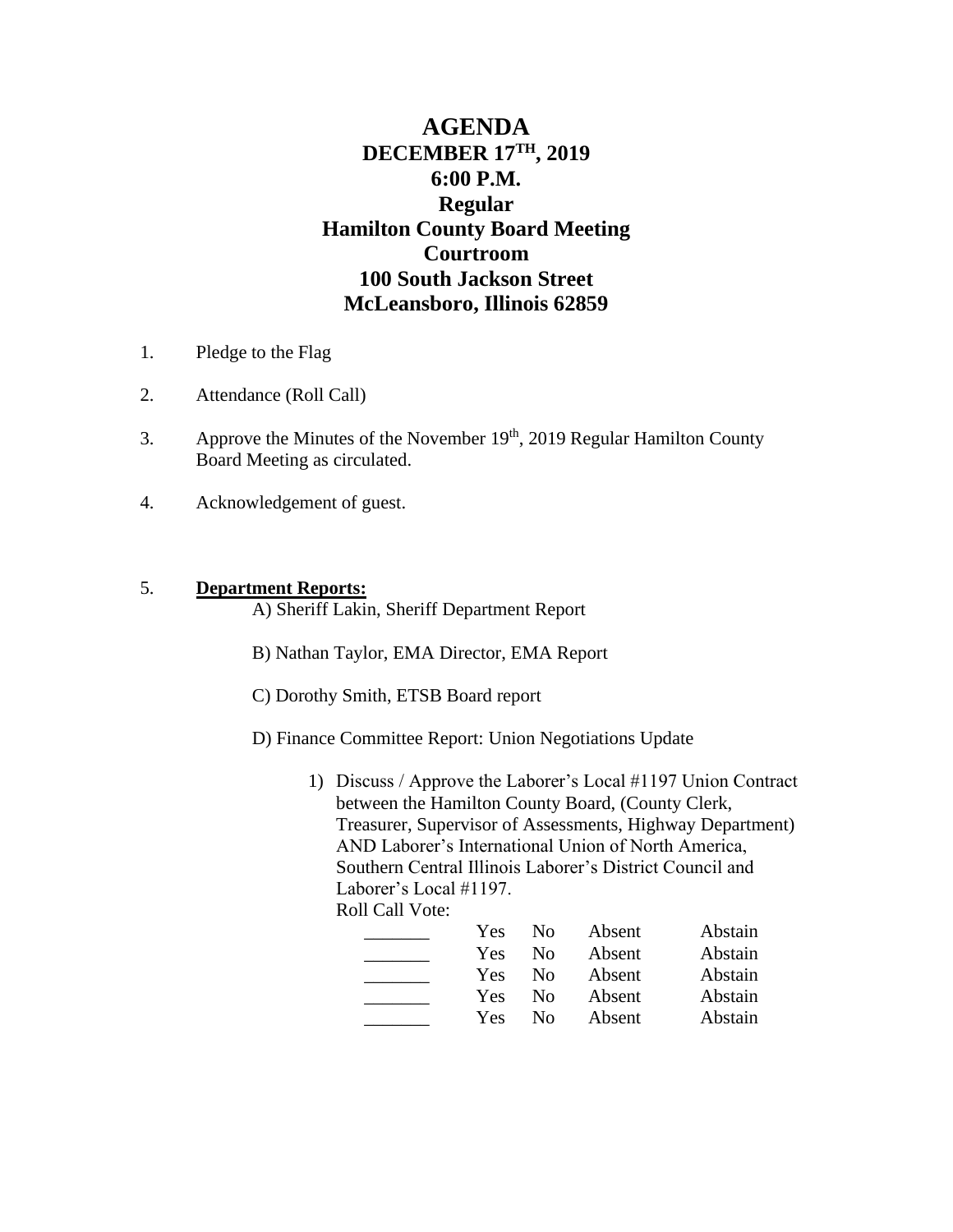2) Discuss / Approve the Laborer's Local #1197 Union Contract between the Hamilton County Board / Hamilton County Sheriff (Dispatchers)

AND Laborer's International Union of North America, Southern Central Illinois Laborer's District Council and Laborer's Local #1197. Roll Call Vote:

| Yes. | No.            | Absent | Abstain |
|------|----------------|--------|---------|
| Yes. | N <sub>0</sub> | Absent | Abstain |
| Yes. | N <sub>0</sub> | Absent | Abstain |
| Yes  | N <sub>0</sub> | Absent | Abstain |
| Yes  | $N_{\Omega}$   | Absent | Abstain |

3) Discuss / Approve the Laborer's Local #1197 Union Contract between the Hamilton County Board / Hamilton County Sheriff (Deputies)

 AND Laborer's International Union of North America, Southern Central Illinois Laborer's District Council and Laborer's Local #1197.

Roll Call Vote:

| Yes. | N <sub>0</sub> | Absent | Abstain |
|------|----------------|--------|---------|
| Yes. | N <sub>0</sub> | Absent | Abstain |
| Yes. | No.            | Absent | Abstain |
| Yes. | N <sub>0</sub> | Absent | Abstain |
| Yes. | $\rm No$       | Absent | Abstain |

E) Bellwether, LLC: Administrative Services Report

1) Discuss / Approve Ordinance #09-2019 : Resolution Initiating a Referendum to Authorize the Imposition of a Special County Retailer's Occupation Tax for Public Safety. Roll Call:

| Yes | No.            | Absent | Abstain |
|-----|----------------|--------|---------|
| Yes | No.            | Absent | Abstain |
| Yes | N <sub>0</sub> | Absent | Abstain |
| Yes | $\rm No$       | Absent | Abstain |
| Yes | $\rm No$       | Absent | Abstain |
|     |                |        |         |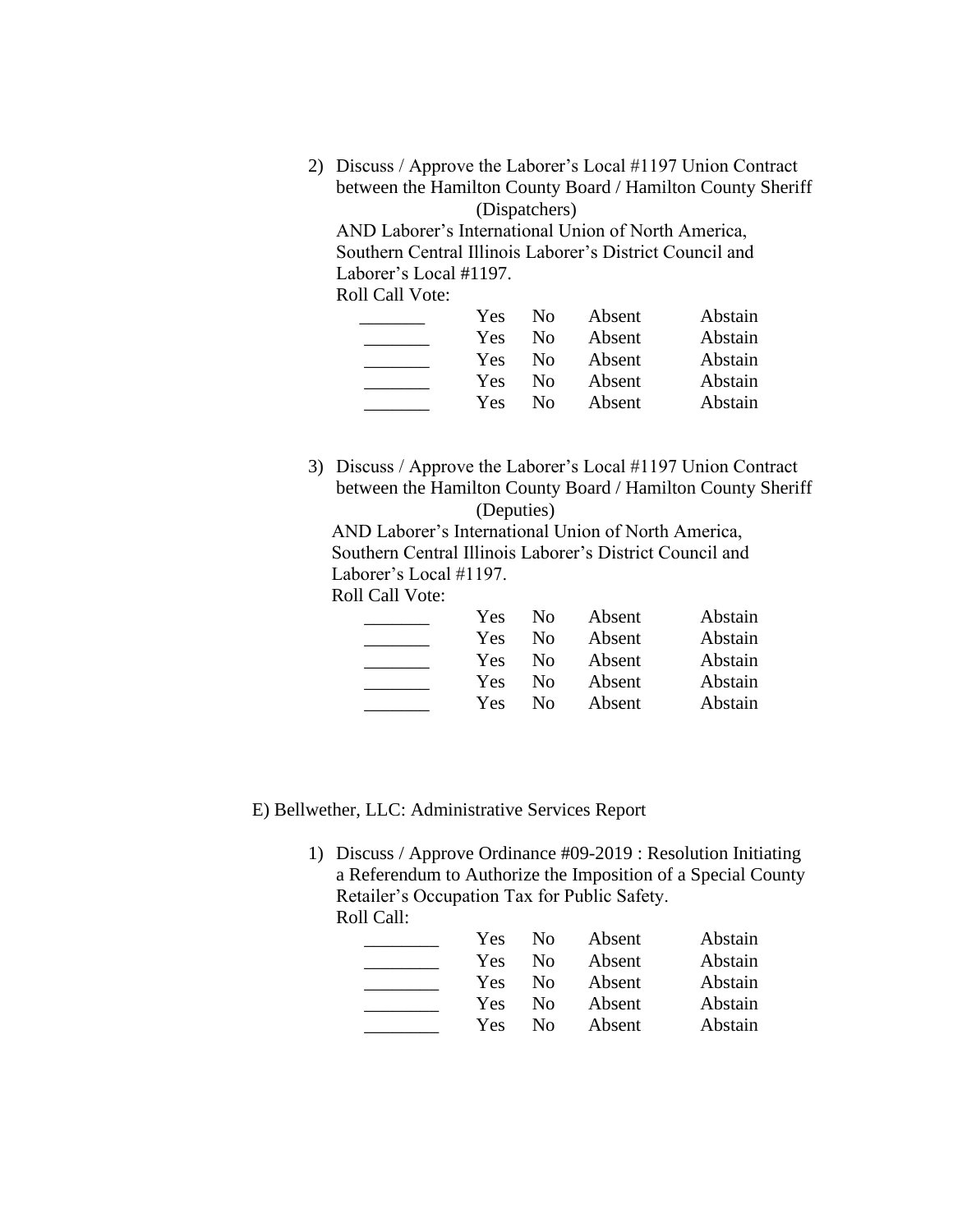### **CONSENT AGENDA;**

- 1. Accept check # 1352 from the Hamilton County Extension foundation in the amount of  $$125.00$  for the sale of (5) plat books. Loan balance  $= $4750.00$
- 2. Accept checks from the Hamilton County Health Department for the month of November, 2019. Salaries: \$8,010.20 Fringes: \$1,011.76 and Insurance: \$962.79.
- 3. Hamilton County Coal Royalty Summary Report:
	- A) Received Ck# 6001849 on November 25th, 2019 in the amount of \$8,830.90 for Lease agreements dated 12/01/2007.
	- B) Expected Income for November 2019 is "0".
- 4. Accept check **#038884** in the amount of **\$4,000.00** from the City of McLeansboro per the Central Dispatching agreement.
- 5. Review the 1% School Facilities Tax Distribution report.
- 6. Approve the County Clerk's Semi Annual ( June 1,2019 November 30, 2019) and Annual ( December  $1<sup>st</sup>$ , 2018 – November  $30<sup>th</sup>$ , 2019) Fee report as presented. Signatures of Approval:
- 7. Approve the Sheriff's Annual Fee Report 12/1/2018 -11/30/2019 as presented.
- 8. Accept Ck# 31373 in the amount of \$950. From United Counties Council of Illinois for membership meeting attendance for the 4th quarter of 2019.
- 9. Approve the  $4<sup>th</sup>$  quarter claim submitted by Dr. Beth Rister, ROE District #20 in the amount of \$3,960.46

ROLL CALL VOTE:

| YES NO |                | ABSENT        | <b>ABSTAIN</b> |
|--------|----------------|---------------|----------------|
| YES NO |                | ABSENT        | <b>ABSTAIN</b> |
| YES NO |                | <b>ABSENT</b> | <b>ABSTAIN</b> |
| YES NO |                | <b>ABSENT</b> | <b>ABSTAIN</b> |
| YES.   | N <sub>O</sub> | <b>ABSENT</b> | <b>ABSTAIN</b> |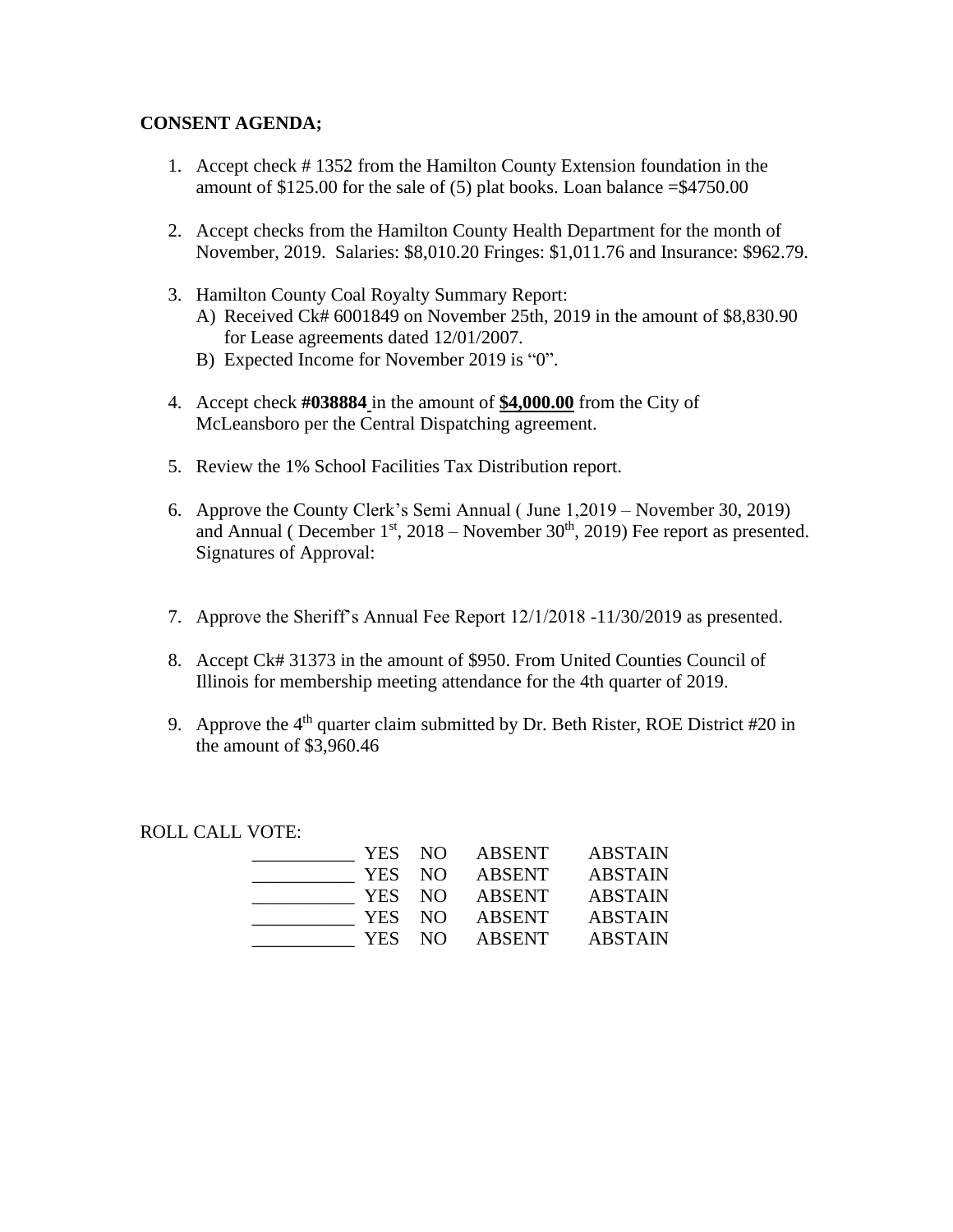#### **NEW BUSINESS:**

1. Approve the Claims List and Late Claims with signatures of approval. Roll Call Vote:

| YES. | NO. | <b>ABSENT</b> | <b>ABSTAIN</b> |
|------|-----|---------------|----------------|
| YES  | NO. | <b>ABSENT</b> | <b>ABSTAIN</b> |
| YES  | NO. | <b>ABSENT</b> | <b>ABSTAIN</b> |
| YES. | NO. | <b>ABSENT</b> | <b>ABSTAIN</b> |
| YES. | NO. | <b>ABSENT</b> | <b>ABSTAIN</b> |

2. Approve Resolution #2019-30 : Increasing the County Clerk Marriage License fee to the Statuatory rate of \$75.00 per license effective January  $1<sup>st</sup>$ , 2020. Roll Call Vote:

| YES  | NO. | ABSENT        | <b>ABSTAIN</b> |
|------|-----|---------------|----------------|
| YES  | NO. | <b>ABSENT</b> | <b>ABSTAIN</b> |
| YES. | NO. | <b>ABSENT</b> | <b>ABSTAIN</b> |
| YES  | NO. | <b>ABSENT</b> | <b>ABSTAIN</b> |
| YES  | NΩ  | <b>ABSENT</b> | <b>ABSTAIN</b> |

3. Approve the Supervisor of Assessments Salary reimbursement effective 12/01/2019.

Roll Call Vote:

| YES.  |      | NO ABSENT | <b>ABSTAIN</b> |
|-------|------|-----------|----------------|
| YES.  | NO - | ABSENT    | <b>ABSTAIN</b> |
| YES . |      | NO ABSENT | <b>ABSTAIN</b> |
| YES.  | NO.  | ABSENT    | <b>ABSTAIN</b> |
| YES.  | NO.  | ABSENT    | <b>ABSTAIN</b> |

- 4. Accept check # AB9714276 from the Illinois Department of Revenue in the amount of \$4.798.99 for reimbursement for qualifying cost related to cyber security election grant.
- 5. Accept the recommendation from the Insurance Committee to renew the Health Insurance for County Employees FY 2020 with IPMG and to continue Participation with the Shared Health Alliance pharmacy program.
- 6. Approve Resolution #2019-31: Supporting School Choice Week January  $26<sup>th</sup>$ , 2020 through February  $1<sup>st</sup>$ , 2020 with signatures of approval.